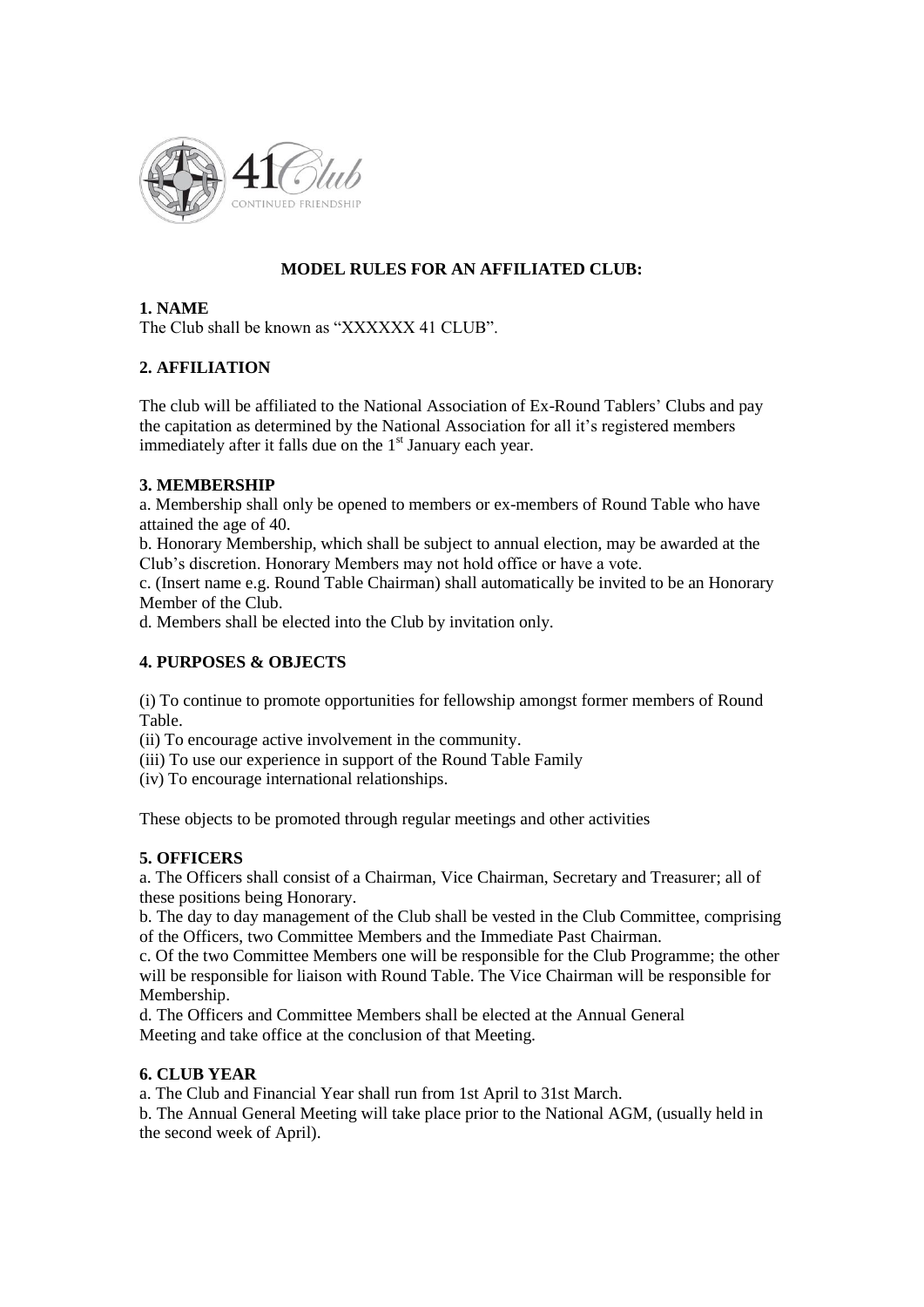# **7. ANNUAL SUBSCRIPTION**

a. This shall be determined at the Annual General Meeting and become payable immediately. b. If any subscription should remain outstanding as at 31st December following the

AGM, then the membership may be suspended at the discretion of the Committee.

c. New members joining during the year will pay a proportionate fee depending on the date of joining but as a minimum the amount due to the National Association for its annual capitation.

c. The Club Treasurer shall be responsible for collecting subscriptions and paying the relevant Capitation to the National Association. He should produce annual accounts for verification at the Club"s Annual General Meeting

#### **8. RULES**

a. No alteration, addition or deletion to these Rules shall be made except at an Extraordinary Meeting convened for that purpose or at the Annual General Meeting of the Club.

Fourteen days notice of such alteration etc. shall be given by the Secretary in writing to all members. To be effective, such alterations etc. shall require the support of at least two thirds of the members voting at the meeting. Requests for alterations to the rules must be given to the Secretary 28 days prior to the Annual General Meeting or an Extraordinary General Meeting.

b. The Club Committee shall be empowered to interpret these Rules and to make decisions on matters not covered by these Rules, subject to any such interpretation and decision being confirmed at the next succeeding Extraordinary or Annual General Meeting.

# **9. 41 CLUB ADMINISTRATION**

The Club Committee will appoint one of its number as the "Club Contact." This person must have regular e-mail access, and be prepared to efficiently disperse all communications from the National Association to the members and vice-versa. The Club Contact is responsible for ensuring the National Club Administration System (CAS) is updated with Officer details, meeting information etc. and the names and addresses of all those who wish to receive the Associations magazine. They are also responsible for declaring accurate membership numbers which determine the annual capitation to the National Association.

#### **10. MEETINGS**

a. The Club will meet on the (Insert details) each month. Meetings and venues will be varied and will be organised by a member of the committee.

b. The Club Committee will meet a minimum of three times a year. This will be in (insert months).

c. 10% of active members may request an Extraordinary General Meeting. Notice of this request and the reasons must be given in writing to the Secretary who will notify the membership accordingly.

These rules were adopted at the Inaugural General Meeting of the (insert name) Club held on (insert date).

#### **11.NATIONAL AGM**

The Club has a vote at the Association"s Annual General Meeting and as such should make every effort to send a delegate. The Club has the right to make proposals to the National AGM – details and timing can be obtained from the National Secretary.

Subjects for debate at the National AGM should be debated by the Club at the meeting prior to the National AGM to give guidance to their voting delegate.